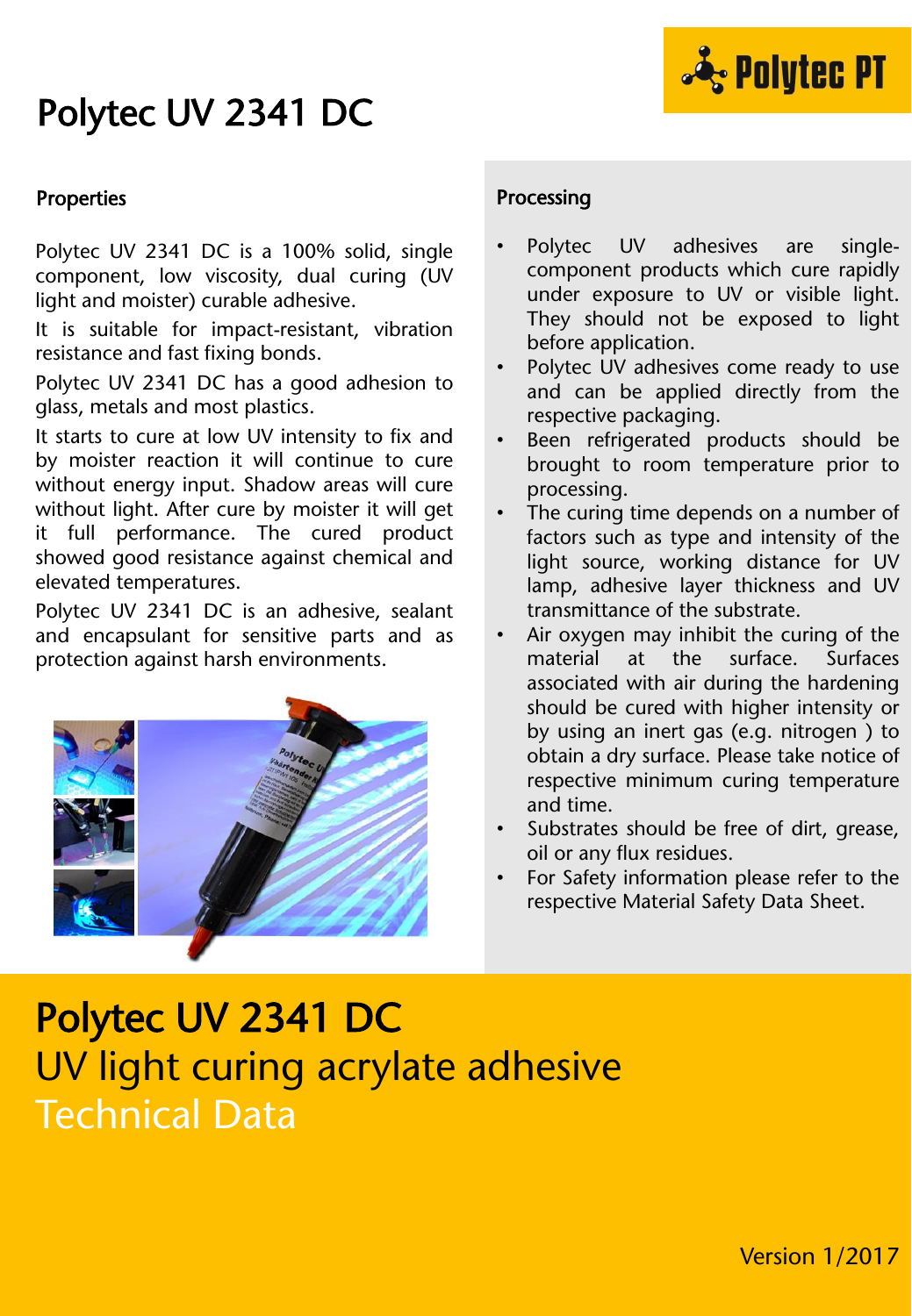

### Polytec UV 2341 DC

| Properties in uncured state                         | Method                   | Unit                         | <b>Technical Data</b>    |
|-----------------------------------------------------|--------------------------|------------------------------|--------------------------|
| <b>Chemcical basis</b>                              | $\overline{\phantom{a}}$ |                              | Acrylate / Polyurethane  |
| No. of components                                   | $\overline{\phantom{a}}$ | $\overline{\phantom{a}}$     | $\mathbf{1}$             |
| Mixing ratio (weight)                               | $\overline{\phantom{a}}$ | $\overline{\phantom{a}}$     | $\overline{\phantom{a}}$ |
| Mixing ratio (volume)                               | $\overline{\phantom{a}}$ | $\qquad \qquad \blacksquare$ | $\overline{\phantom{a}}$ |
| Pot life at 23°C                                    | TM 702                   | h                            | $\overline{\phantom{a}}$ |
| Storage Stability at 23°C                           | TM 701                   | <b>Months</b>                | 3                        |
| Consistency                                         | <b>TM 101</b>            | $\overline{\phantom{a}}$     | Low viscosity            |
| Density Mix                                         | <b>TM 201</b>            | g/cm <sup>3</sup>            | 1.05                     |
| Density A-Part                                      | <b>TM 201</b>            | g/cm <sup>3</sup>            | $\overline{\phantom{a}}$ |
| Density B-Part                                      | <b>TM 201</b>            | q/cm <sup>3</sup>            | $\overline{a}$           |
| Viscosity Mix 60 s <sup>-1</sup> at 23 $^{\circ}$ C | <b>TM 202</b>            | mPa·s                        | 800                      |
| Viscosity A-Part 84 s <sup>-1</sup> at 23°C         | <b>TM 202</b>            | mPa·s                        | $\overline{\phantom{a}}$ |
| Viscosity B-Part 84 s <sup>-1</sup> at 23°C         | <b>TM 202</b>            | mPa·s                        | $\overline{\phantom{a}}$ |

| Properties in cured* state                               | Method           | <b>Unit</b>              | <b>Technical Data</b>    |
|----------------------------------------------------------|------------------|--------------------------|--------------------------|
| Color                                                    | <b>TM 101</b>    |                          | Light opaque             |
| Hardness (Shore D after UV-curing)                       | DIN EN ISO 868   | $\overline{\phantom{a}}$ | 62                       |
| Temperature resistance continuous                        | <b>TM 302</b>    | $^{\circ}$ C             | $-40/ +150$              |
| Temperature resistance short term                        | <b>TM 302</b>    | $^{\circ}$ C             | $\overline{\phantom{a}}$ |
| <b>Degradation Temperature</b>                           | <b>TM 302</b>    | $^{\circ}$ C             |                          |
| Glass Transition Temperature $(T_q)$                     | <b>TM 501</b>    | $^{\circ}$ C             |                          |
| Coefficient of thermal expansion ( $\langle T_a \rangle$ | ISO 11359-2      | ppm                      | $\overline{\phantom{a}}$ |
| Coefficient of thermal expansion ( $>Ta$ )               | ISO 11359-2      | ppm                      | $\overline{a}$           |
| <b>Elasticity modulus</b>                                | TM 605           | N/mm <sup>2</sup>        | $\overline{\phantom{a}}$ |
| Tensile Strength                                         | <b>DIN 53455</b> | N/mm <sup>2</sup>        | -                        |
| Lap shear strength (PA6.6/brass)*24h after UV-curing     | <b>DIN 53283</b> | N/mm <sup>2</sup>        | 3.5                      |
| Elongation at break                                      | TM 605           | $\%$                     | $\overline{\phantom{a}}$ |
| Water absorption 24 h, 100°C                             | <b>TM 301</b>    | $\%$                     | 0.4                      |
| Volume shrinkage                                         |                  | $\%$                     | < 2.0                    |
| Refractive Index @λ=633nm                                |                  | $\overline{\phantom{a}}$ | 1.5049                   |

\*The above data has been determined with samples cured by UV-light. Please notice, by varying the curing temperature these properties can be influenced to some extend.